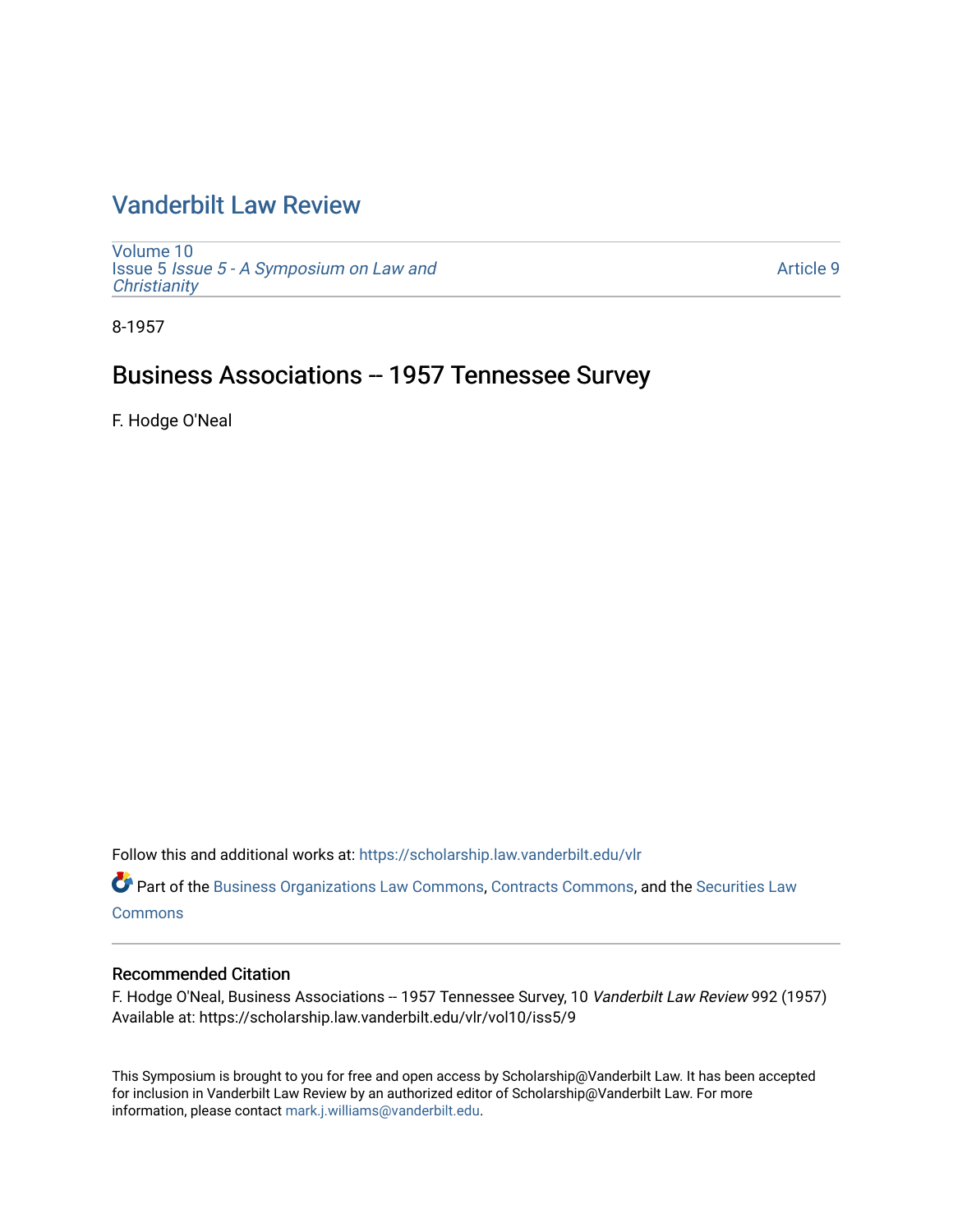#### **BUSINESS ASSOCIATIONS-1957 TENNESSEE** SURVEY

#### **F. HODGE O'NEAL\***

Very little happened in the field of Business Associations during the survey period. The General Assembly enacted one fairly important set of amendments to the Securities Law, and the Tennessee appellate courts handed down two or three decisions which in a large part merely reiterated principles of corporation law already well-established in this state.

*Amendments to the Securities Law Broadening Grounds for Refusing or Revoking Registration of Securities:* The Securities Law of 19551 among other things set up a procedure for the registration of securities intended for sale and gave the Commissioner of Insurance and Banking authority to investigate the securities and the issuer. One section of that law provided in effect that the Commissioner might refuse to register securities<sup>2</sup> if he found that:  $(1)$  the sale of the securities would work or tend to work a fraud on purchasers; (2) the issuer of the securities was insolvent; or (3) statements in the prospectus were fraudulent, contained untrue material or omitted a material fact required to be stated or necessary to make the statements not misleading.

Another section<sup>3</sup> empowered the Commissioner to revoke the registration of securities after a hearing or opportunity for hearing if he found that: (1) the sale of the securities would work or tend to work a fraud upon the purchasers; (2) the issuer of the securities was insolvent, had violated a provision of the Securities Law or an order of the Commissioner, or had failed to conduct its business in accordance with law; (3) the issuer had in a prospectus or literature made fraudulent representations or omitted to state a material fact required to be stated or necessary to make statements therein not misleading; or (4) the issuer had refused to permit an examination into its affairs or had failed to furnish the Commissioner required information.

The 1957 act amending the Securities Law<sup>4</sup> broadened the powers of the Commissioner by giving him authority to deny registration or to revoke registration on the following additional ground: namely, that the proposed plan of business of the issuer appears to be unfair, unjust or inequitable. In determining whether this ground exists the Commissioner is directed to take into consideration the following

3. **TENN.** *CODE ANN.* § 48-1615 (Supp. 1957). 4. Tenn. Pub. Acts **1957,** c. 83, §§ 2, 4, **TENN. CODE** *ANN.* §§ 48-1613, -1615 (Supp. 1957).

992

<sup>\*</sup> Professor of Law, Vanderbilt University; member, Louisiana and Georgia Bars.

**<sup>1.</sup> TENN.** CODE **ANN.** §§ 48-1601 to -1648 (Supp. **1957).** 2. **TENN. CODE** *ANN.* § 48-1613 (Supp. 1957).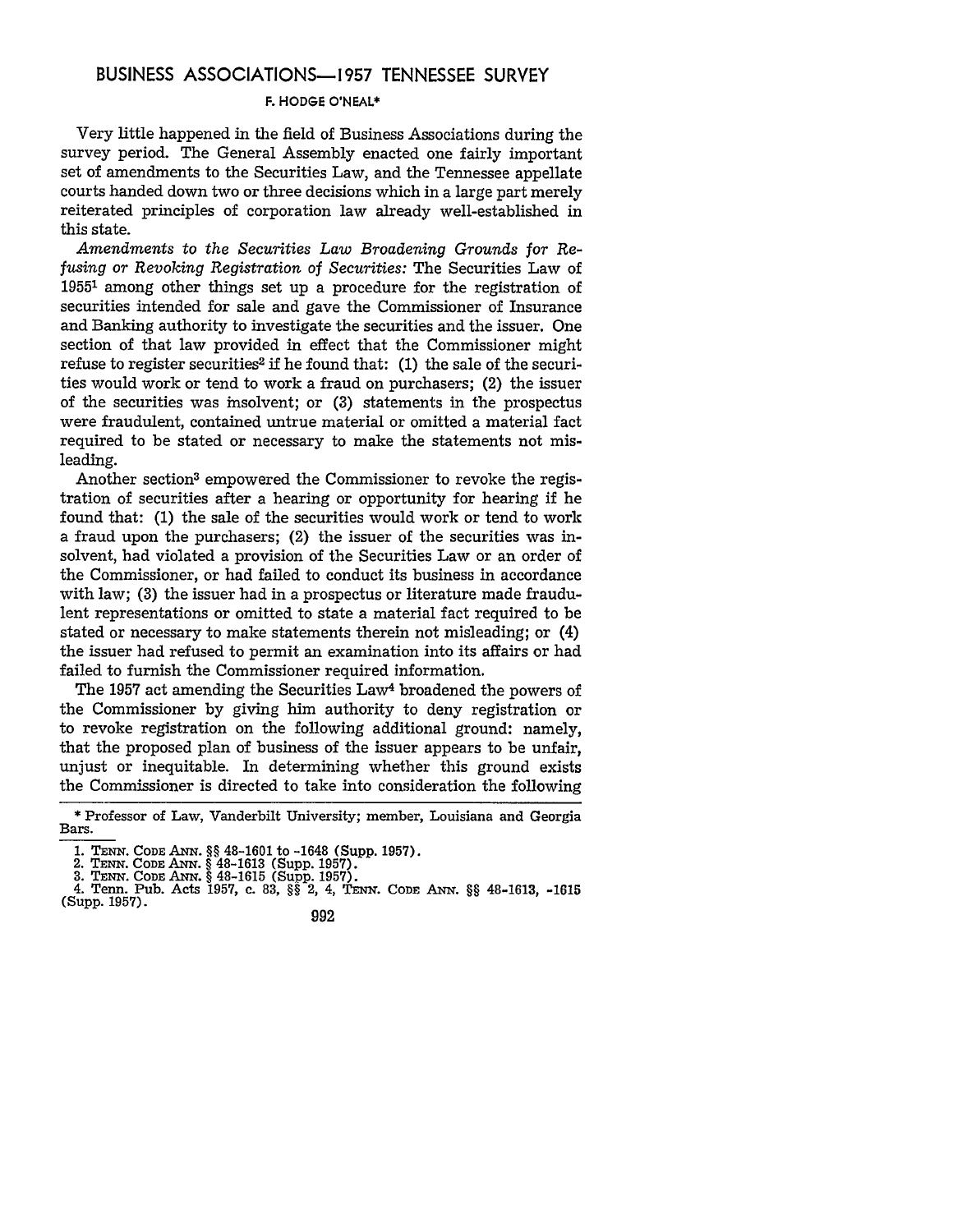standards and factors:<sup>5</sup> (1) the type of business proposed to be transacted; (2) the territorial extent of the proposed plan; **(3)** the time element involved in carrying out the proposed plan; (4) the existing assets and liabilities and surplus, **if** any, of the issuer; **(5)** the additional capital and surplus to be received **by** the issuer of the proposed plan; **(6)** the consideration paid, or to be paid, **by** promoters for securities or options to purchase securities, whether such consideration is less than the proposed offering price to the public and, if so, whether there is a reasonable and fair basis for the difference in said consideration; **(7)** the offering price of the securities to the public; and **(8)** any and all other matters and things which the Commissioner may deem necessary or material in connection with each particular application for the registration of an issuer of securities. <sup>6</sup>

*Miscellaneous Corporation Rules Reaffirmed by the Courts:* The appellate courts reaffirmed a number of well-established rules of corporation law. In *Cravens v. Tanner,7* the Supreme Court of Tennessee held that failure to deny an allegation of corporate status contained in a cross-bill was an admission that the party there referred to was a domestic corporation and precluded later litigation to obtain a declaration that the decree obtained was void on the ground that the corporation's charter had been revoked by the state and that the fact of revocation had been concealed. The holding was based on a Tennessee statute<sup>8</sup> which provides that whenever a party is alleged to be a corporation it shall not be necessary to prove the allegation "unless the corporate existence of such a corporation is denied under oath in writing." The court also discussed earlier decisions<sup>9</sup> which pointed out that the corporate status of a party to a suit is an easy matter for opposing litigants to check and that a rule treating a failure to deny an allegation of corporate status as an admission of that status is necessary for the orderly dispatch of litigation.

In *Springfield* Tobacco *Redryers Corp.* **v.** *City* of *SpringfieZd'o* one of the defenses in an action to recover damages for an alleged breach of contract was that the complainant had no corporate existence or power to contract on the date when the contract was made. The court, applying the doctrine of corporation by estoppel, struck down this

**<sup>5.</sup>** Tenn. Pub. Acts 1957. c. 83. § 2. **TENN. CODE** ANx. § 48-1613 (Supp. 1957). 6. Tenn. Pub. Acts 1957, c. 83, §§ 1, **3, TENN.** CODE ANN. §§ 48-1611, -1614 (Supp. 1957) makes certain changes in the effective date of securities registra- tions and increases the amount of the fee required for the renewal of a tions and increases the amount of the fee required for the renewal of a securities registration.

<sup>7. 291</sup> S.W.2d 582 (Tenn. 1956).<br>8. TENN. CODE ANN. § 20-707 (1956).<br>9. Sartain v. Dixie Coal & Iron Co., 150 Tenn. 633, 266 S.W. 313 (1924):<br>Stearns Coal & Lumber Co. v. Jamestown Ry., 141 Tenn. 203, 208 S.W. 334 (1919). 10. 293 S.W.2d 189 (Tenn. App. M.S. 1956).